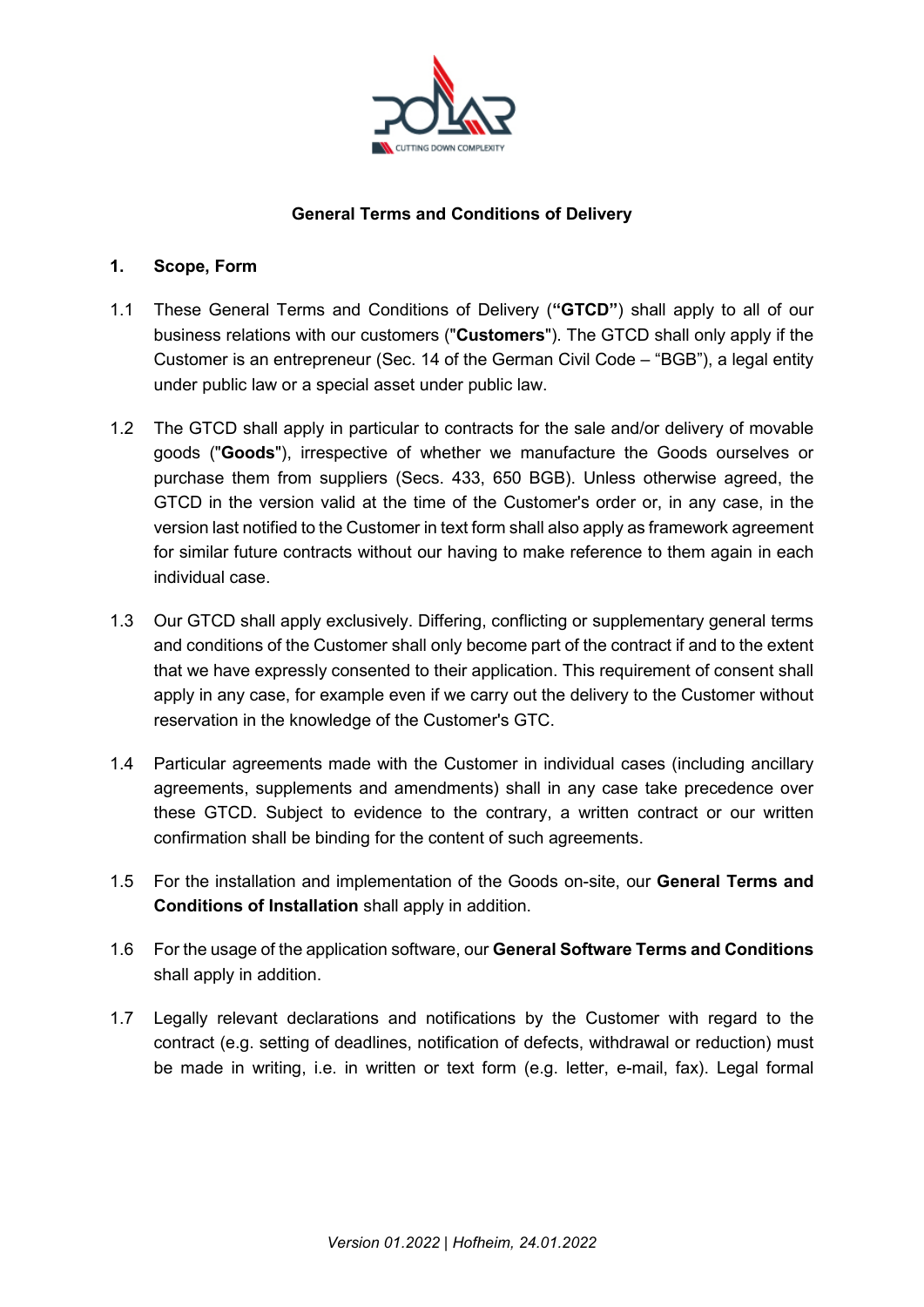

requirements and further proof, in particular in the event of doubts about the legitimacy of the person making the declaration, shall remain unaffected.

1.8 References to the applicability of legal provisions shall only be of clarifying significance. Therefore, even without such clarification, the legal provisions shall apply unless they are directly amended or expressly excluded in these GTCD.

# **2. Conclusion of Contract**

- 2.1 Our offers are subject to alteration and non-binding. This shall also apply if we have provided the Customer with catalogs, technical documentation (e.g. drawings, plans, evaluations, calculations, references to DIN standards), other product descriptions or documents - also in digital form - to which we reserve property rights and copyrights.
- 2.2 The purchase order for the Goods by the Customer shall be deemed a binding offer of contract. Unless otherwise stated in the order, we shall be entitled to accept this offer of contract within 2 (two) weeks of receipt.
- 2.3 Acceptance can be declared either in writing (e.g. by order confirmation) or by delivery of the Goods to the Customer.

# **3. Scope of Delivery, Assembly, Technical Documentation, supplementary Terms**

- 3.1 The scope of delivery results from our offer. The scope of delivery does not include construction measures (e.g. flooring work, wall and ceiling work, protective measures of the floor), connection to supply and waste pipelines and disposal lines such as connections for water, waste water, supply and discharge of air and compressed air, connection to central supply and disposal networks (e.g. electrical main distributor with fuses and separating disc and even the control cabinet, costs for the integration of the switch cabinet, cable trays between goods and switch cabinet).
- 3.2 In-house transport from the unloading point to the installation site as well as personnel and lifting equipment for unloading are also not included in the scope of delivery.
- 3.3 The technical documentation in German language includes in a simple electronic copy:
	- 3.3.1 Operating instructions, circuit diagram, general drawing of the machine, general drawing of assemblies of the machine as well as a maintenance plan
	- 3.3.2 Brief operating instructions, recommended list of spare and wear parts, a digital data medium with the technical documentation as a file in PDF format.
- 3.4 Upon delivery, we provide the Customer with the technical documentation. This should enable him to install, put into operation and operate the Goods themselves. In the case of delivery of machines (new or used) which are installed and put into operation by us on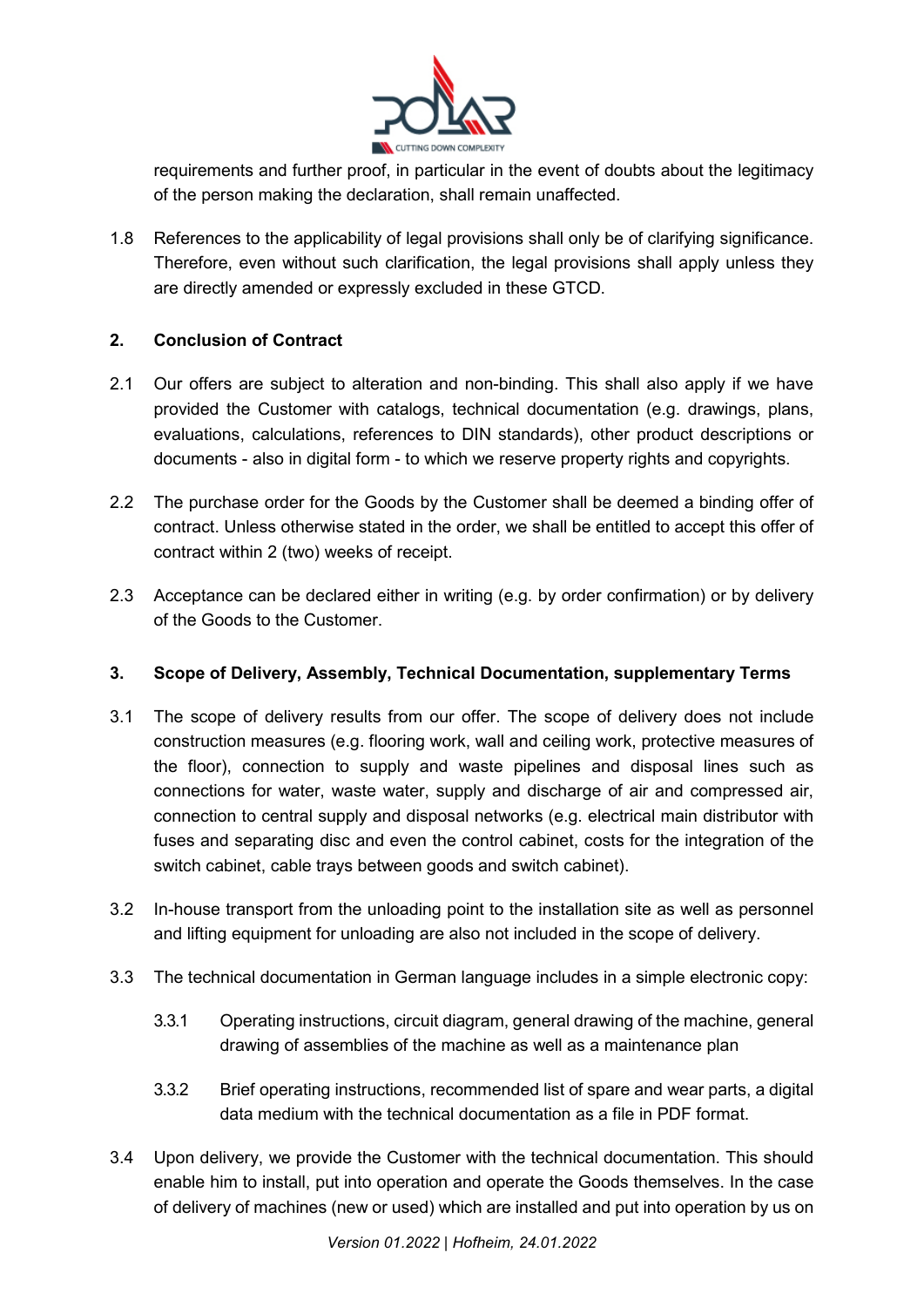

site on behalf of the Customer, the technical documentation shall be handed over upon purchase, at the latest, however, immediately after that.

## **4. Delivery Period and Delay in Delivery**

- 4.1 The delivery period shall be agreed individually or determined by us upon acceptance of the order. If this is not the case, the delivery period for machines and spare parts to be manufactured shall be 6 (six) months and for consumables and spare parts in stock 6 (six) weeks from conclusion of the contract.
- 4.2 If we are unable to meet binding delivery deadlines due to reasons for which we cannot be held responsible (non-availability of the service), we shall inform the Customer correspondingly without delay and at the same time notify the Customer of the estimated new delivery deadline. If the service is also not available within the new delivery period, we shall be entitled to withdraw from the contract in whole or in part; any return service already paid by the Customer shall be immediately refunded. A case of non-availability of the performance in this sense shall be deemed to be, in particular, the failure of our supplier to deliver on time if we have concluded a congruent cover transaction, neither we nor our supplier are at fault or we are not obliged to procuration in the individual case.
- 4.3 The occurrence of a delay in delivery shall be ruled by the legal provisions. In any case, however, a reminder by the Customer is required.
- 4.4 If non-compliance with the delivery periods is due to force majeure or other disruptions for which we are not responsible, e.g. war, terrorist attacks, pandemics, epidemics, import and export restrictions, labor disputes, including those affecting our suppliers, the agreed delivery periods shall be extended by the duration of the hindrance. The rights of the Customer pursuant to Sec. 8 of these GTCD and our statutory rights, in particular in the event of an exclusion of the obligation to perform (e.g. due to impossibility or unreasonableness of performance and/or subsequent performance), shall remain unaffected.

### **5. Delivery, Transfer of Risk, Acceptance, Default of Acceptance**

- 5.1 Delivery shall be EXW Hofheim (Incoterms 2020) if nothing else has been agreed in the individual case.
- 5.2 As far as acceptance has been agreed, this shall be decisive for the transfer of risk. The handover or acceptance is the same if the Customer is in default of acceptance.
- 5.3 If the Customer is in default of acceptance, fails to cooperate or if our delivery is delayed for other reasons for which the Customer is responsible, we shall be entitled to demand compensation for the resulting damage including additional expenses (e.g. storage costs). For this purpose, we shall charge a lump-sum compensation in the amount of.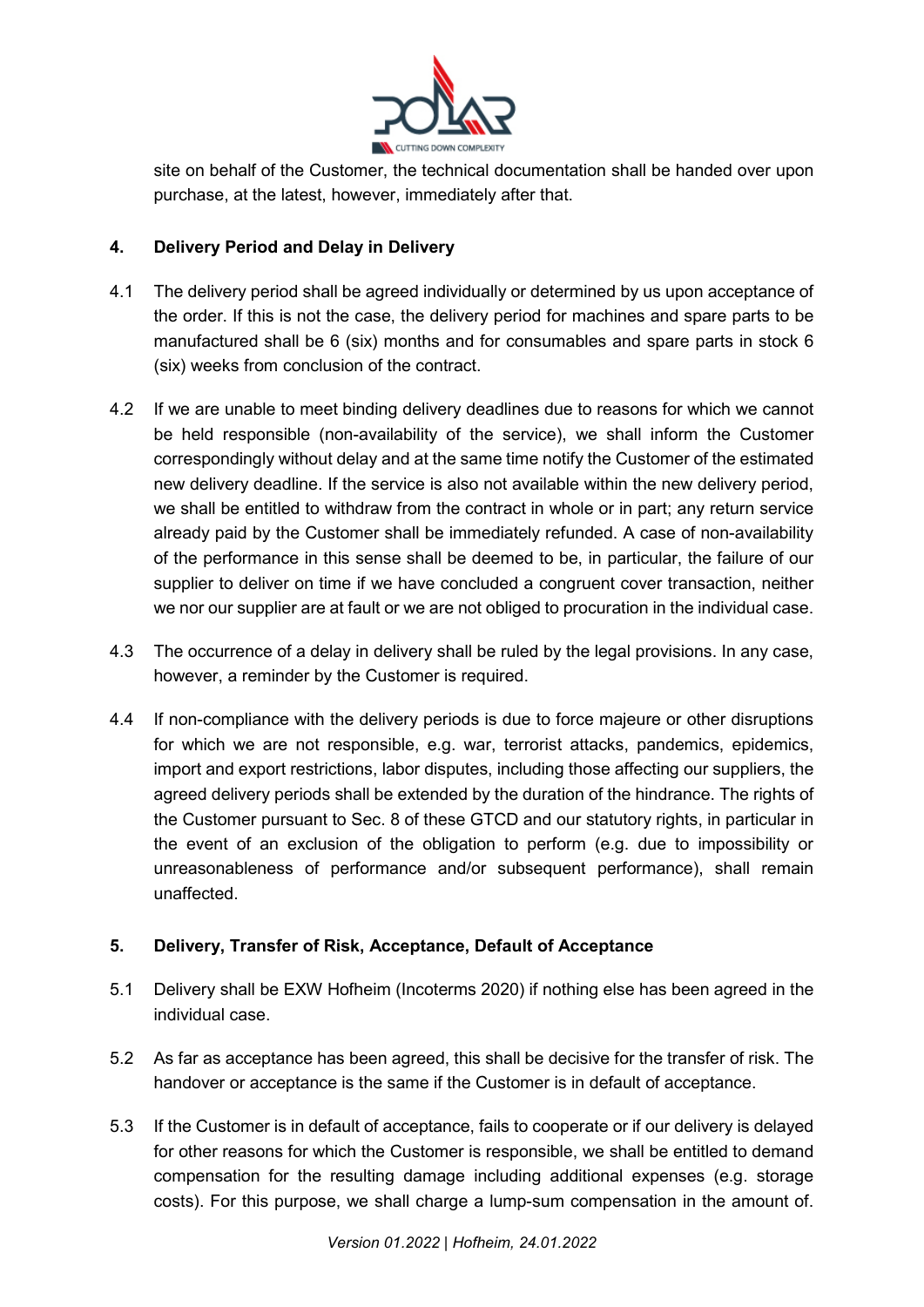

EUR 25.00 per calendar day, starting with the delivery deadline or with the notification of readiness for shipment of the Goods.

5.4 Proof of higher damages and our legal claims (in particular compensation for additional expenses, reasonable compensation, termination) shall remain unaffected; however, the lump sum has to be offset against further monetary claims. The Customer shall be entitled to prove that we have incurred no damage at all or only significantly less damage than the aforementioned lump sum.

## **6. Prices and Terms of Payment**

- 6.1 Unless otherwise agreed in individual cases, our current prices at the time of conclusion of the contract shall apply, namely ex warehouse, plus relevant value added tax.
- 6.2 Unless otherwise agreed in individual cases, the Customer shall bear the transport costs ex warehouse and the costs of any transport insurance requested by the Customer. Any customs duties, fees, taxes and other public duties shall be borne by the Customer.
- 6.3 Unless otherwise agreed in individual cases, the purchase price shall be due and payable after delivery of the Goods within 14 (fourteen) calendar days from the invoice. However, we are entitled at any time, also within the framework of an ongoing business relationship, to make a delivery wholly or partly only against advance payment. We shall declare a corresponding reservation at the latest with the order confirmation.
- 6.4 Upon expiry of the payment deadline mentioned above or agreed upon, the Customer shall be in default. During the period of default, interest shall be charged on the purchase price at the applicable statutory default interest rate. We reserve the right to exercise further damage claims caused by default. Our claim to the commercial maturity interest (Sec. 353 HGB) remains unaffected.
- 6.5 The Customer shall only be entitled to off-set and retention rights insofar as its claim is legally established or undisputed. In the event of defects in the delivery, the Customer's counter-rights shall remain unaffected, in particular in accordance with Clause [8.5](#page-6-0) sentence 2 of these GTCD.
- 6.6 If, after conclusion of the contract, it becomes reconizable that our claim to the purchase price is jeopardized by the Customer's inability to perform, we shall be entitled to refuse performance in accordance with the legal provisions and - if necessary after setting a deadline - to withdraw from the contract (§ 321 BGB). In the case of contracts for the manufacture of specific items (individual products), we may declare withdrawal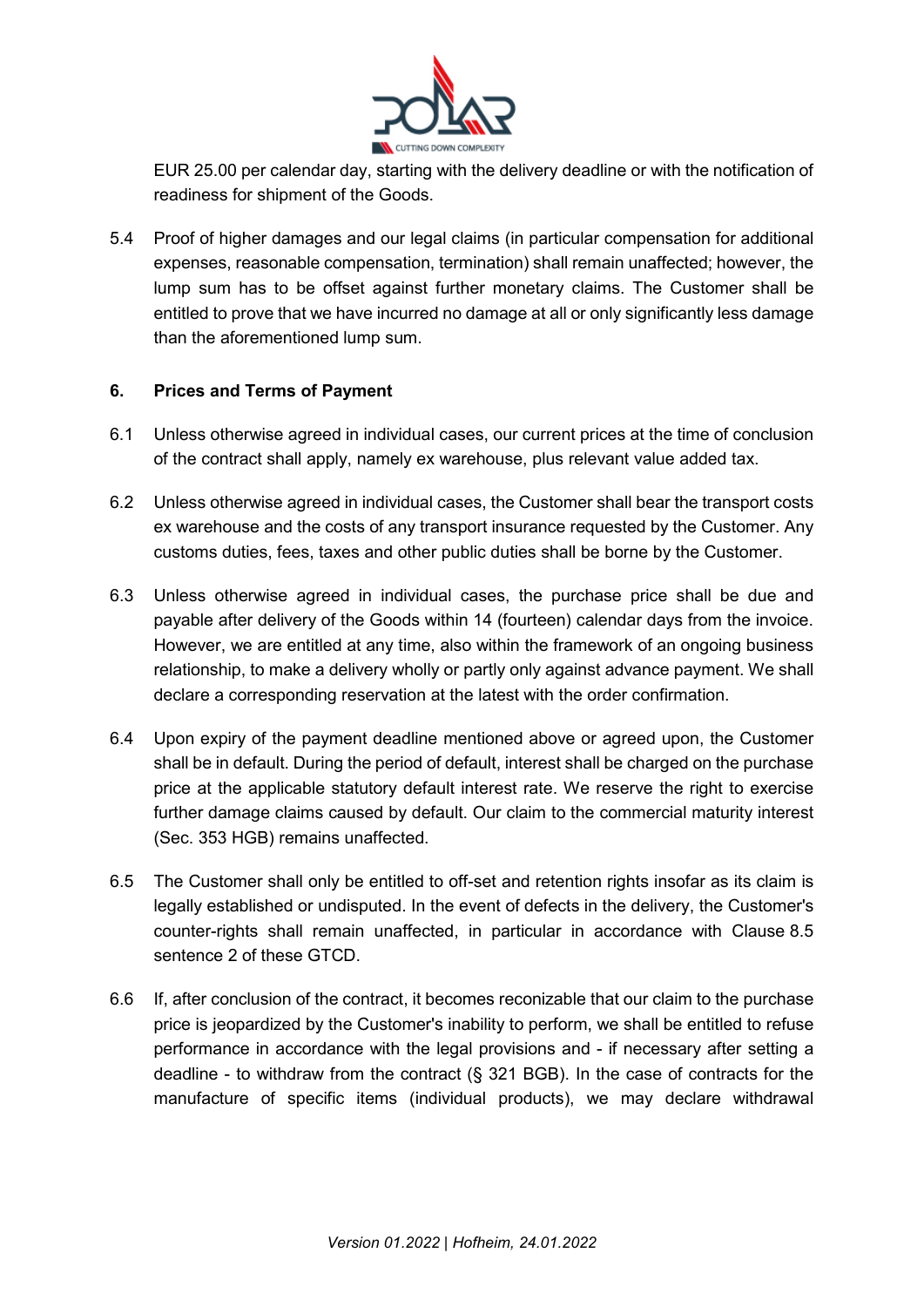

immediately; the legal provisions on the dispensability of setting a deadline shall remain unaffected.

# **7. Retention of Title**

- 7.1 Until full payment of all our present and future claims arising from the purchase contract and an ongoing business relationship (secured claims), we retain title to the Goods sold.
- 7.2 Goods subject to retention of title may neither be pledged to third parties nor assigned as security before full payment of the secured claims. The Customer must notify us immediately in writing if filing for insolvency proceedings are made or if third parties (e.g. seizures) have access to the Goods belonging to us.
- <span id="page-4-1"></span>7.3 In the event of breach of contract of the Customer, in particular in case of non-payment of the due purchase price, we shall be entitled to withdraw from the contract in accordance with the legal provisions or/and to demand return of the Goods on the basis of the reservation of title. The demand for return does not at the same time include the declaration of withdrawal; we are rather entitled to demand only the return of the Goods and to reserve the right of withdrawal. If the Customer does not pay the purchase price when due, we may only assert such rights if we have previously set the Customer a reasonable deadline for payment without success or if setting such a deadline is dispensable according to the legal provisions.
- <span id="page-4-0"></span>7.4 Until revoked in accordance with Clause [7.4.3 b](#page-4-0)elow, the Customer is authorized to resell and/or process the Goods subject to retention of title in the ordinary course of business. In this case, the following provisions shall apply in addition.
	- 7.4.1 The retention of title shall extend to the products resulting from the processing, mixing or combining of our Goods at their full value, whereby we shall be deemed to be the manufacturer. If, in the event of processing, mixing or combining with goods of third parties, their right of ownership remains, we shall acquire co-ownership in proportion to the invoice values of the processed, mixed or combined goods. Otherwise, the same shall apply to the originated product as to the goods delivered under retention of title.
	- 7.4.2 The Customer hereby concedes to us by way of security the claims against third parties arising from the resale of the goods or the product in total or in the amount of our co-ownership share, if any, in accordance with the preceding paragraph. We accept the assignment. The obligations of the Customer stated in Clause 7.2 also apply in respect of the assigned claims.
	- 7.4.3 The Customer shall remain authorized to collect the claim in alongside us. We undertake not to collect the claim as long as the Customer meets his payment obligations towards us, there is no deficiency in his ability to pay and we do not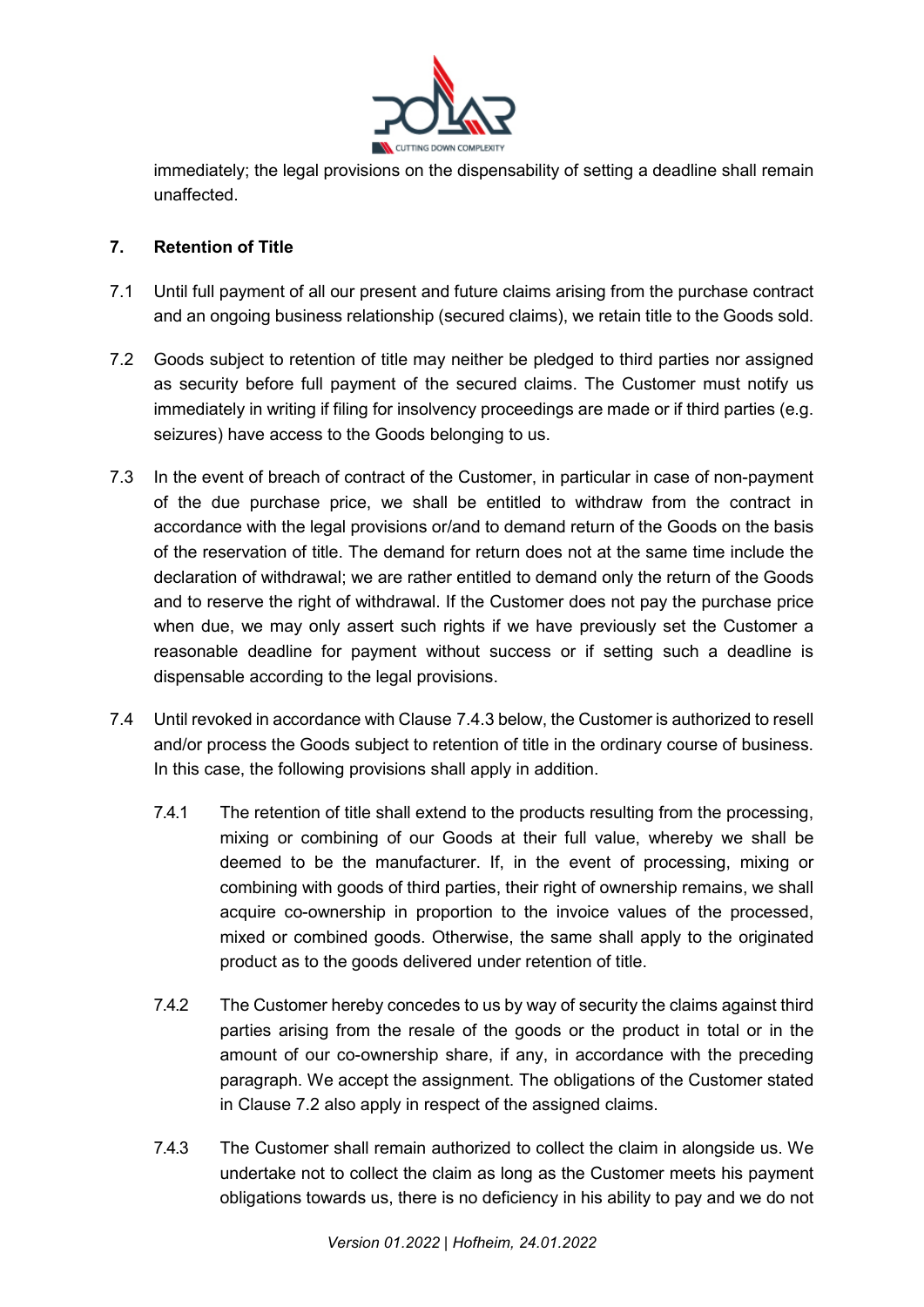

assert the retention of title by exercising a right pursuant to Clause [7.3](#page-4-1) If this is the case, however, we may demand the Customer to inform us about the assigned claims and their debtors, provide all information necessary for collection, hand over the relevant documents and inform the debtors (third parties) of the assignment. In addition, in this case we shall be entitled to revoke the Customer's authorization to further sell and process the goods subject to retention of title.

7.4.4 If the realizable value of the securities exceeds our claims by more than 10%, we shall release securities of our choice at Customer's request.

# **8. Customer's Claims for Defects**

The legal provisions shall apply to the Customer's rights in the event of material defects and defects of title (including wrong delivery and short delivery as well as improper assembly or defective assembly instructions), unless otherwise stipulated below. In all cases, the special legal provisions shall remain unaffected in case of final delivery of the unprocessed Goods to a consumer, even if the consumer has furtherly processed them (supplier recourse pursuant to Sec. 478 BGB). Claims from supplier recourse are excluded if the defective Goods have been furtherly processed by the Customer or another entrepreneur, e.g. by incorporating it into another product.

- 8.1 The basis of our liability for defects is in particular the agreement concluded on the quality of the Goods. All product descriptions and manufacturer's specifications which represent a contractual object of the individual contract or which had been publicly announced by us (in particular, in catalogs or on our Internet homepage) at the time of the conclusion of the contract shall be deemed to be an agreement on the quality of the Goods.
- 8.2 Insofar as the quality has not been agreed upon, it is to be judged according to legal regulations whether a defect is shall be given or not (Sec. 434 Abs. 1 S. 2 und 3 BGB). However, we shall not assume any liability for public statements made by the manufacturer or other third parties (e.g. advertising statements) to which the Customer has not drawn our attention as such statements being decisive for his purchase.
- 8.3 Categorically, we shall not be liable for defects of which the Customer is aware at the time of conclusion of the contract or of which it is grossly negligently not aware due to (Sec. 442 BGB). Also, the Customer's claims for defects presuppose that he has fulfilled his legal obligations to inspect and give notice of defects (Secs. 377, 381 of the German Commercial Code – "HGB"). In case of Goods intended for installation or other further processing, an inspection by the Customer must in any case take place immediately before processing. If a defect appears upon delivery, inspection or at any later time, we must be notified thereof in writing without delay. In any case, obvious defects shall be notified to us in writing within 10 (ten) days of delivery and defects not visible upon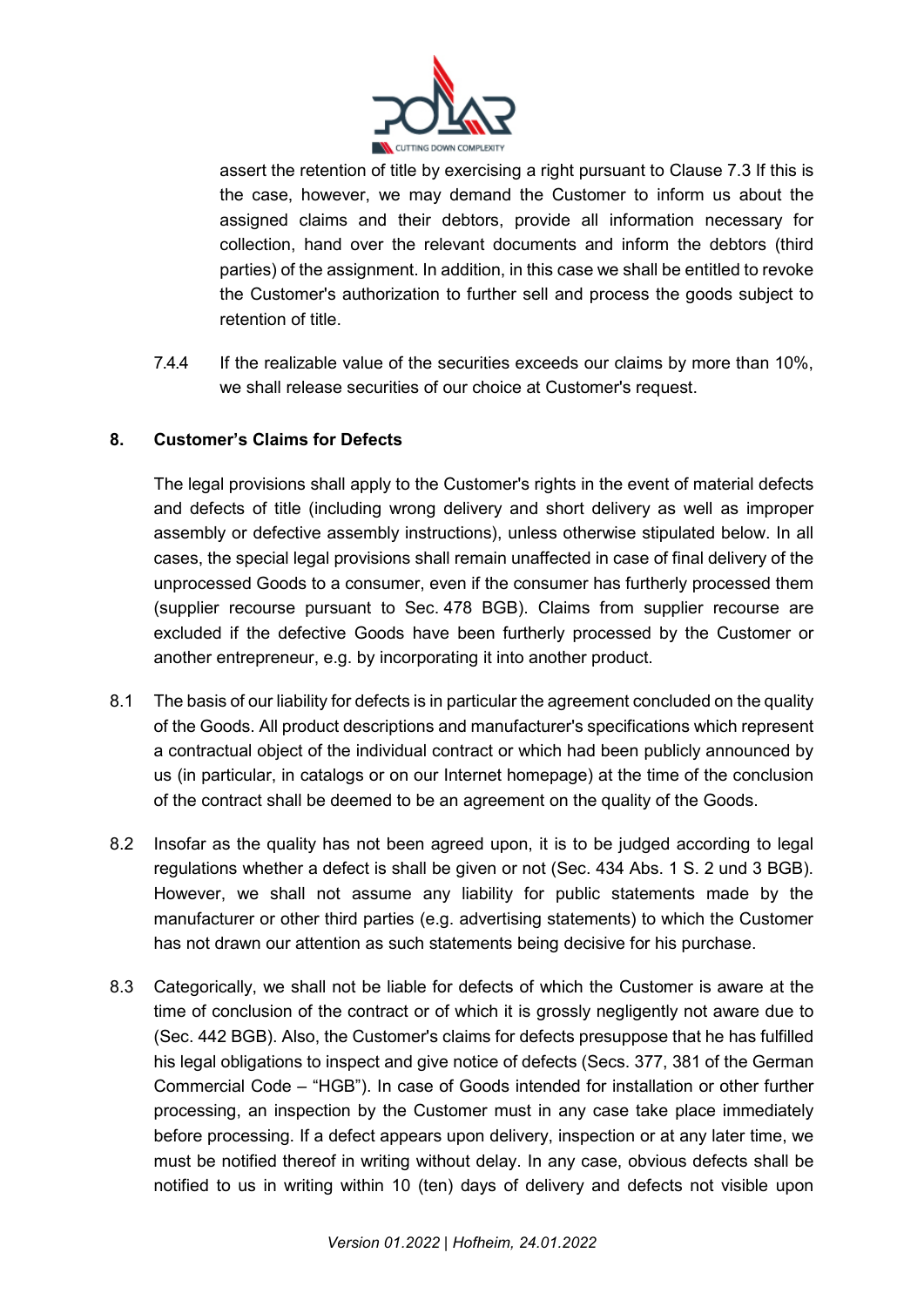

inspection shall be notified to us within the same period of time after discovery. If the Customer fails to make the proper inspection and/or notification of defects, our liability regarding the defect not notified in time or not notified properly shall be excluded in accordance with the legal provisions.

- 8.4 If the delivered merchandise is defective, we may initially choose whether to provide subsequent performance by remedying the defect (rectification) or by delivering a defectfree item (replacement). Our right to refuse subsequent performance under the legal provisions shall remain unaffected.
- <span id="page-6-0"></span>8.5 We are entitled to make remedial performance conditional upon the Customer paying the purchase price due. However, the Customer shall be entitled to retain a part of the purchase price adequate in relation to the defect.
- 8.6 The Customer shall give us the time and opportunity required for the subsequent performance owed, in particular to hand over the Goods complained about for inspection purposes. In the event of a replacement delivery, the Customer shall return the defective item to us in accordance with the legal provisions. Supplementary performance shall neither include the removal of the defective item nor its re-installation if we had not originally been obliged to install the item.
- 8.7 We shall bear or reimburse the expenses required for the purpose of inspection and subsequent performance, in particular transport, travel, labor and material costs and, if applicable, removal and installation costs, in accordance with the legal provisions if a defect is actually present. Otherwise, we may demand from the Customer reimbursement of the costs incurred as a result of the unjustified request to remedy the defect (in particular inspection and transport costs), unless the lack of defectiveness was not recognisable to the Customer.
- 8.8 If the supplementary performance has failed or a reasonable deadline to be set by the Customer for the supplementary performance has expired unsuccessfully or is dispensable according to the legal provisions, the Customer may withdraw from the purchase contract or reduce the purchase price. In case of an insignificant defect, however, there is no right of withdrawal.
- 8.9 Claims of the Customer for damages or reimbursement of futile expenses shall also in the case of defects only exist in accordance with Clause 10 and shall otherwise be excluded.

### **9. Remote Access**

9.1 We can also provide the diagnosis and rectification of faults via telephone, e-mail, remote access to the Goods (machine) (**"Remote Access"**) or by using the Internet. We shall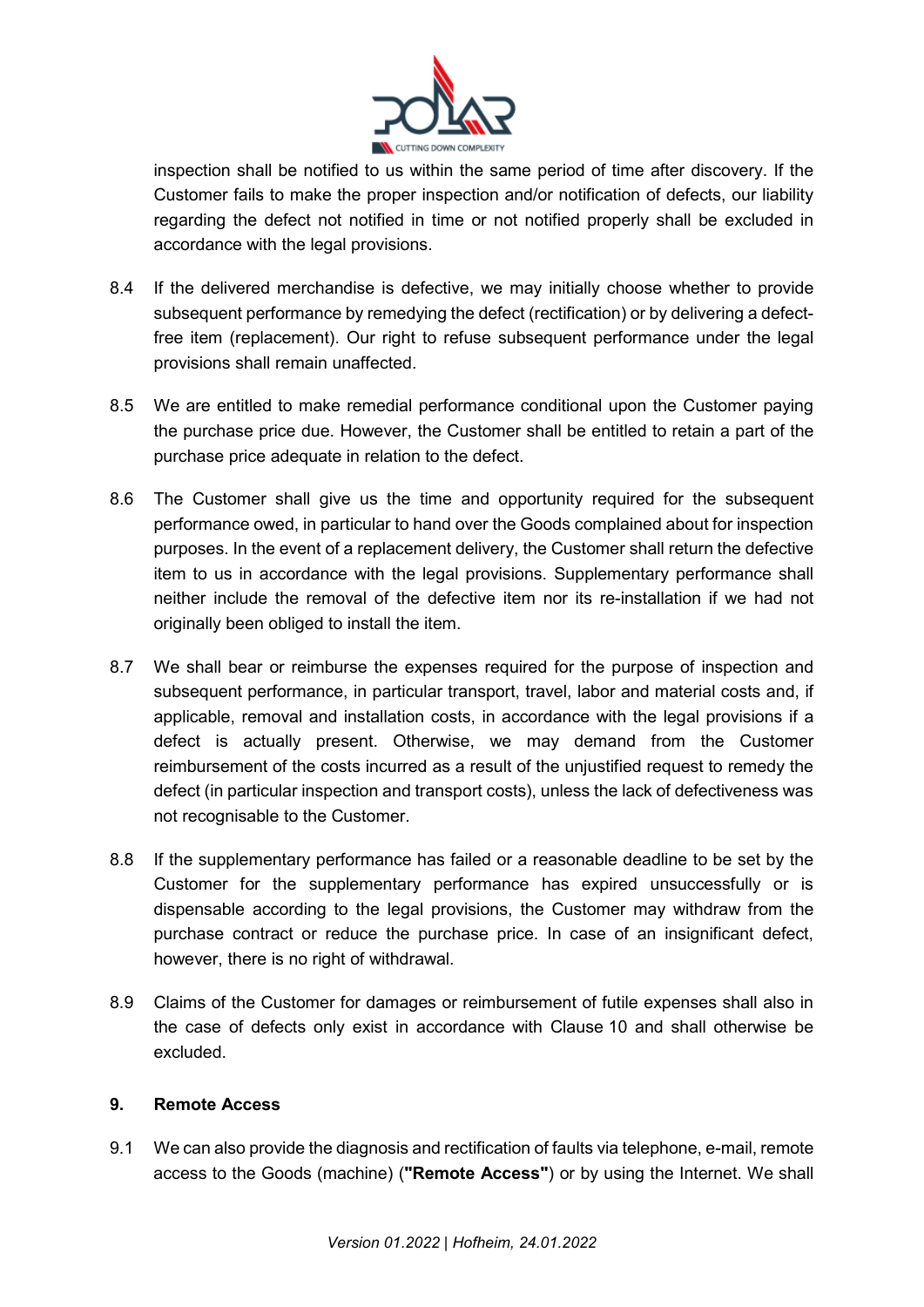

make the decision on on-site interventions. The customer shall support us in the performance of the service to a reasonable extent.

- 9.2 If the Goods (machine) offer functions that allow remote diagnosis and fix the machine problems, we may require Internet access to the goods (machine) support the process of troubleshooting under warranty. We are obliged to perform the process of troubleshooting only in cooperation with the customer
- 9.3 To the extent necessary to provide subsequent performance, the customer accepts the following:
	- 9.3.1 Data retrieved from or transmitted to the Customer's machine by us via the Customer's network or automatic electronic transmission
	- 9.3.2 Data submitted by the Customer may include machine registration, meter readings, utilization rate, machine configuration and settings, software version, and problem/error code.
	- 9.3.3 Data shall be transmitted to a secure off-site location in a secure manner.
	- 9.3.4 Through the Access Facility we read, view, or download the Customer's documents that are on or pass through the machine or the Customer's information management systems
	- 9.3.5 We will not retrieve work-related data unless it is needed to solve a problem, and if it is needed, it is only with the Customer's consent
	- 9.3.6 The Customer cooperates with us and helps maintain remote access to data without costs arising for us.
- 9.4 If troubleshooting via remote access results unsuccessful, customer service will be performed on Goods to resolve the problem on site. However, if the customer does not cooperate with us or our vicarious agents in the provision of subsequent performance, services by remote access and the problem could have been solved by remote access, we reserve the right to charge the customer for the then-current costs of on-site customer service requested by the customer to rectify the problem.

# **10. Liability**

- 10.1 Unless otherwise agreed in individual cases and unless otherwise provided for in these GTCD including the following provisions, we shall be liable for breach of contractual and non-contractual obligations in accordance with the legal provisions.
- 10.2 We shall assume liability for damages irrespective of legal grounds within the scope of fault liability in the event of intent and gross negligence. In the case of simple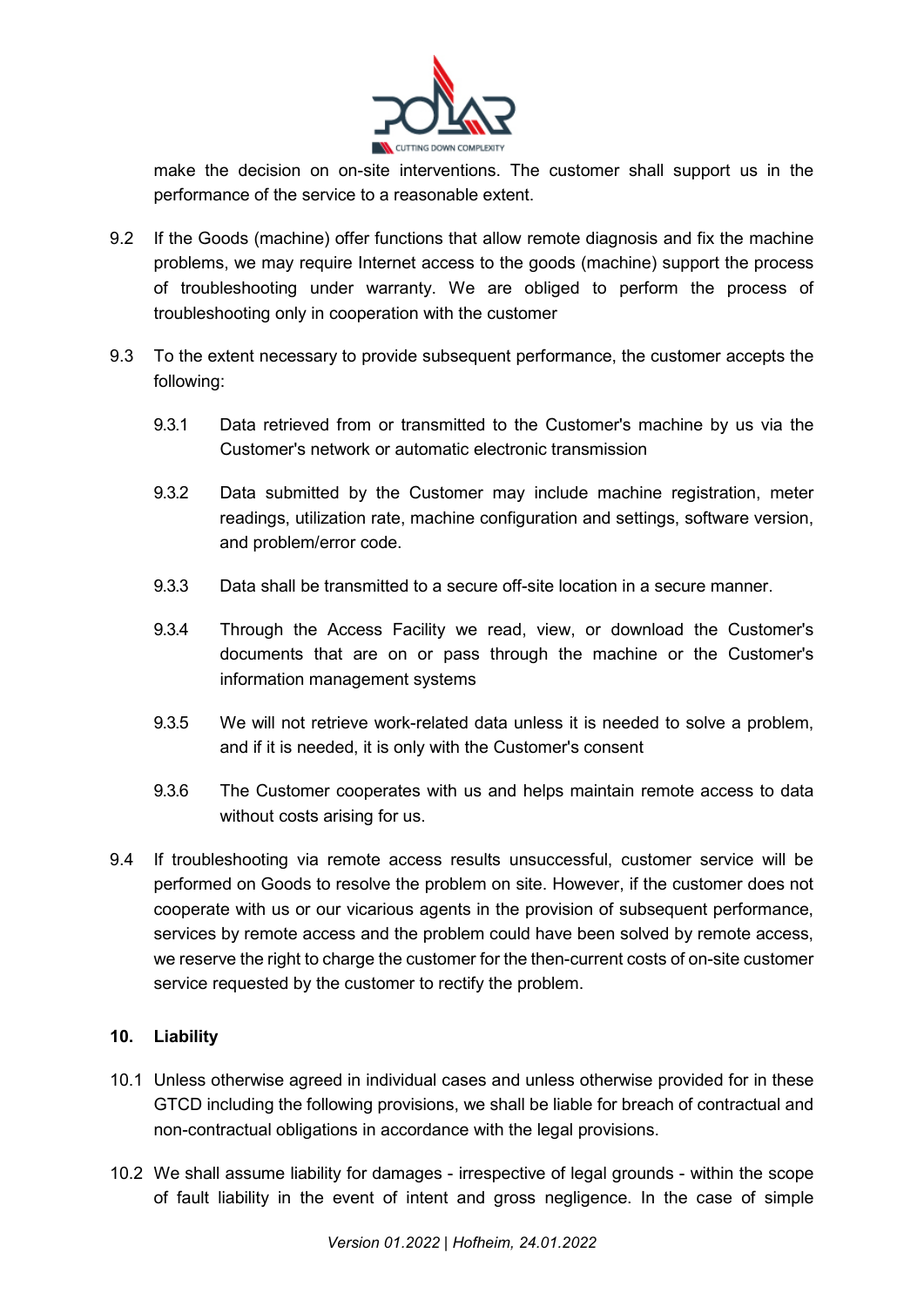

negligence, we shall only be liable, subject to legal limitations of liability (e.g. care in own affairs; insignificant breach of duty)

- 10.2.1 for damages resulting from injuries to life, body or health,
- 10.2.2 for damages resulting from the breach of an essential contractual obligation (the obligation, fulfillment of which enables the proper execution of the contract in the first place and on the compliance with which the contractual partner regularly relies and may rely); in this case, however, our liability shall be limited to the compensation of the foreseeable, typically occurring damage.

The limitations of liability resulting from Clause 10.2 shall also apply to third parties as well as to breaches of duty by persons (also in their favor) for whose fault we are responsible according to legal provisions. They shall not apply as far as a defect was maliciously concealed or a guarantee for the quality of the Goods was assumed, as well as for claims of the Customer under the German Product Liability Act.

10.3 The Customer may only withdraw from or terminate the contract due to a breach of duty that does not consist of a defect if we are responsible for the breach of duty. A free right of termination of the Customer (in particular according to Secs. 650, 648 BGB) is excluded. In all other respects, the legal requirements and legal consequences shall apply.

### **11. Limitation of Liability**

- 11.1 Notwithstanding Sec. 438 (1) No. 3 of the German Civil Code (BGB), the limitation period for claims arising out of material defects and defects of title shall be one year after delivery. Insofar as acceptance has been agreed, the limitation period shall commence upon acceptance but not later than 18 months after delivery. The limitation period shall also commence upon default of acceptance by the Customer.
- 11.2 The above limitation periods of the law on sales shall also apply to contractual and noncontractual claims for damages of the Customer based on a defect of the Goods, unless the application of the regular legal limitation period Secs. 195, 199 BGB) would lead to a shorter limitation period in individual cases. Claims for damages of the Customer according to clause 10.2 sentence 1 and clause 10.2.1 as well as according to the